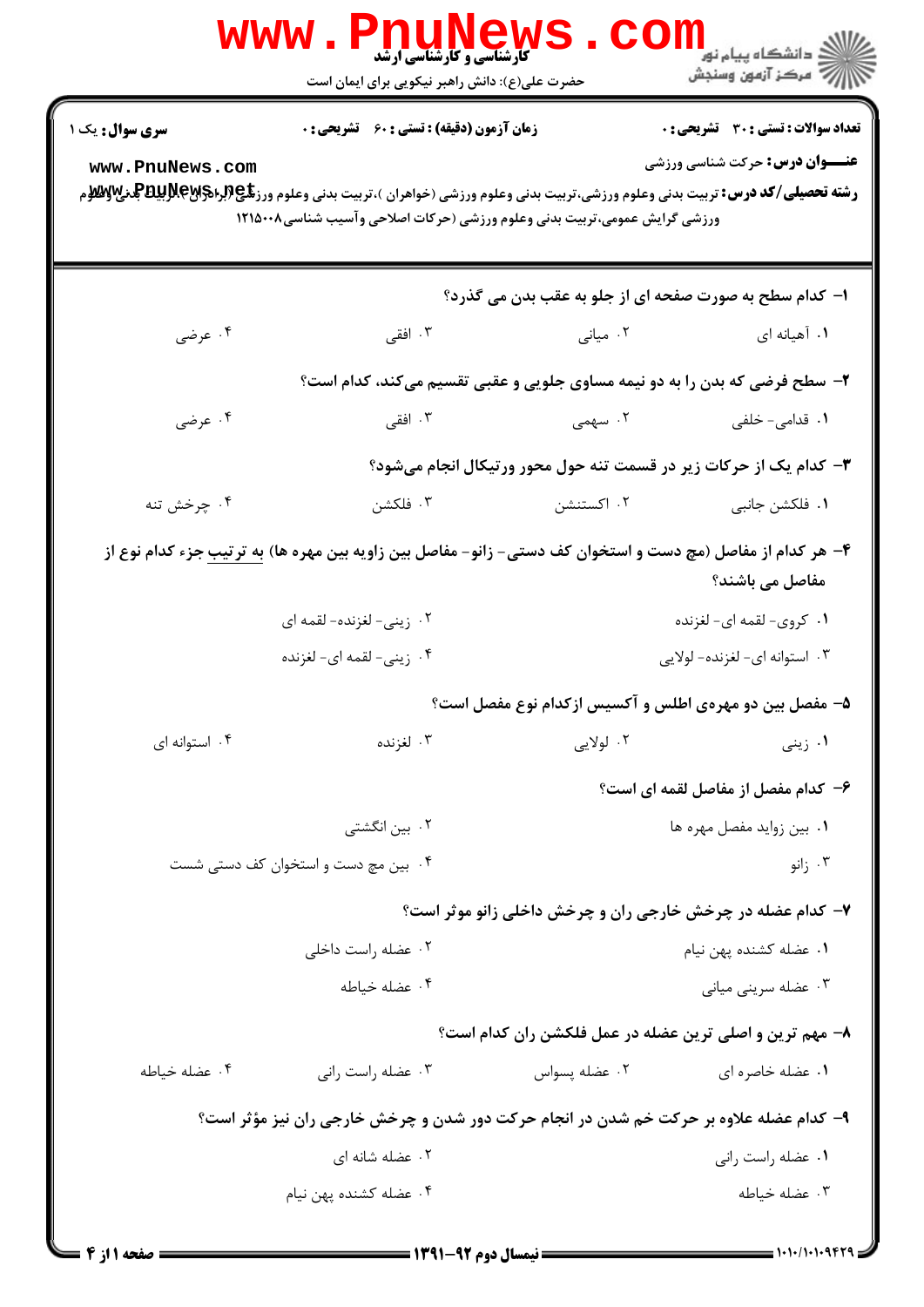| <b>WWW</b> .                              | <b>کارشناسی و کارشناسی ارشد</b><br>حضرت علی(ع): دانش راهبر نیکویی برای ایمان است |                                                                                                       | ڪ دانشڪاه پيا <sub>م</sub> نور<br>۾ مرڪز آزمون وسنڊش                                  |
|-------------------------------------------|----------------------------------------------------------------------------------|-------------------------------------------------------------------------------------------------------|---------------------------------------------------------------------------------------|
| <b>سری سوال : ۱ یک</b><br>www.PnuNews.com | <b>زمان آزمون (دقیقه) : تستی : 60 ٪ تشریحی : 0</b>                               | ورزشي گرايش عمومي،تربيت بدني وعلوم ورزشي (حركات اصلاحي وآسيب شناسي١٢١٥٠٠٨                             | <b>تعداد سوالات : تستی : 30 ٪ تشریحی : 0</b><br><b>عنـــوان درس:</b> حرکت شناسی ورزشی |
|                                           |                                                                                  | +۱- مقدار چرخش داخلی و خارجی زانو <u>به ترتیب</u> چقدر است؟                                           |                                                                                       |
|                                           | ۰۲ ۱۵ درجه و ۲۵ درجه                                                             |                                                                                                       | ۰۱ ۲۰ درجه و ۲۵ درجه                                                                  |
|                                           | ۰۴ تارجه و ۴۰ درجه                                                               |                                                                                                       | ۰۰۳ درجه و ۳۰ درجه                                                                    |
|                                           |                                                                                  | 11– کدام عضله هنگام باز شدن زانو هدایت صحیح کشکک را به عهده دارد و از تمایل آن به سمت خارج، ساییدگی و | آسیبدیدگی آن جلوگیری میکند؟                                                           |
| ۰۴ راست رانی                              | ۰۳ چهار سر رانی                                                                  | ۰۲ پهن مياني                                                                                          | ۰۱. پهن داخلی                                                                         |
|                                           |                                                                                  | 12- در کدام حرکت، کتف بدون چرخش از خط میانی بدن دور می شود؟                                           |                                                                                       |
| ۰۴ بالا رفتن                              | ۰۳ پائین کشیدن                                                                   | ۰۲ نزدیک شدن                                                                                          | ۰۱ دور شدن                                                                            |
|                                           |                                                                                  | ۱۳- کدام حرکت کتف به صورت خطی انجام میشود؟                                                            |                                                                                       |
|                                           | ۰۲ بلند شدن لبه پایینی کتف                                                       |                                                                                                       | ۰۱ چرخش بالایی کتف                                                                    |
|                                           | ۴. چرخش پایینی کتف                                                               |                                                                                                       | ۰۳ نزدیک شدن کتف                                                                      |
|                                           |                                                                                  |                                                                                                       | <b>۱۴</b> - مبدا عضله سینه ای کوچک کدام است؟                                          |
|                                           | ۲. دنده های دوم، سوم و چهارم                                                     |                                                                                                       | ۰۱ دنده های اول، دوم و سوم                                                            |
|                                           | ۰۴ دنده های چهارم و پنجم و ششم                                                   |                                                                                                       | ۰۳ دنده های سوم، چهارم و پنجم                                                         |
|                                           |                                                                                  |                                                                                                       | <b>۱۵</b> - عمل اصلی عضله گوشه ای چیست؟                                               |
|                                           | ۰۲ چرخش کتف به سمت داخل                                                          |                                                                                                       | ٠١. بالا كشيدن استخوان كتف                                                            |
|                                           | ۰۴ پایین کشیدن استخوان کتف                                                       |                                                                                                       | ۰۳ چرخش کتف به سمت خارج                                                               |
|                                           |                                                                                  | ۱۶- در کدامیک از فعالیتهای زیر حرکت فلکشن بازو مشاهده میشود؟                                          |                                                                                       |
|                                           | ۰۲ ضربات تنیس روی میز                                                            |                                                                                                       | ٠١ سرويس واليبال                                                                      |
|                                           | ۰۴ پرتاب دیسک                                                                    |                                                                                                       | ۰۳ پرش با نیزه                                                                        |
|                                           |                                                                                  |                                                                                                       | ۱۷- عملکرد سر کوتاه عضله دوسر بازویی چیست؟                                            |
|                                           | ۰۲ خم شدن ، دور شدن و چرخش داخلی بازو                                            | ۰۱ خم شدن ، نزدیک شدن و چرخش خارجی بازو                                                               |                                                                                       |
|                                           | ۰۴ باز شدن ، نزدیک شدن و چرخش خارجی بازو                                         | ۰۳ خم شدن ، نزدیک شدن و چرخش داخلی بازو                                                               |                                                                                       |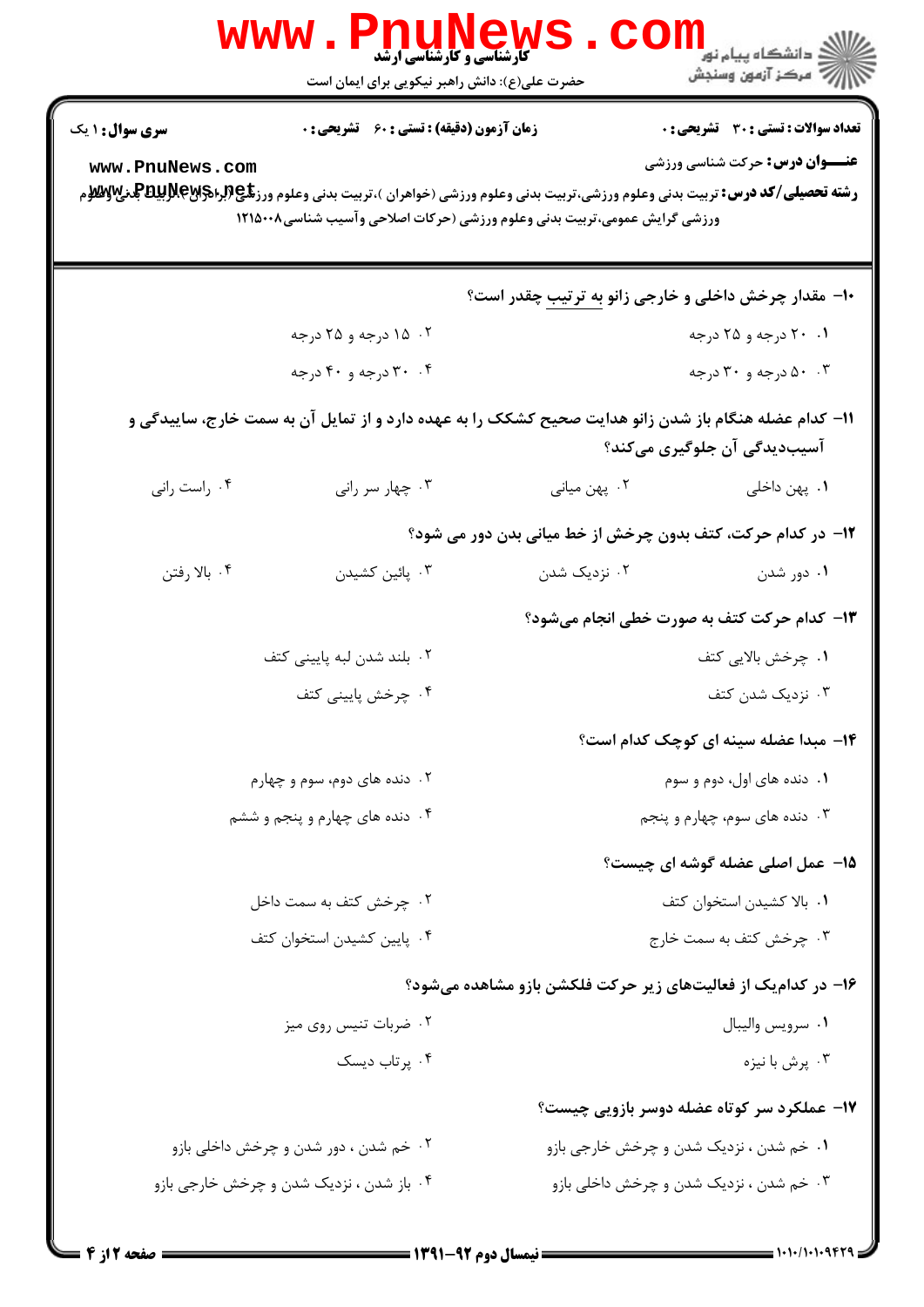|                                           | <b>www</b> .<br><b>Phunews</b><br><b>گارشناسی و کارشناسی ارشد</b><br>حضرت علی(ع): دانش راهبر نیکویی برای ایمان است              |                    | <sup>ان</sup> گ دانشگاه پيام نور "<br>  <i>  *</i><br>  # مرکز آزمون وسنجش                   |
|-------------------------------------------|---------------------------------------------------------------------------------------------------------------------------------|--------------------|----------------------------------------------------------------------------------------------|
| <b>سری سوال : ۱ یک</b><br>www.PnuNews.com | <b>زمان آزمون (دقیقه) : تستی : 60 ٪ تشریحی : 0</b><br>ورزشی گرایش عمومی،تربیت بدنی وعلوم ورزشی (حرکات اصلاحی وآسیب شناسی۱۲۱۵۰۰۸ |                    | <b>تعداد سوالات : تستی : 30 ٪ تشریحی : 0</b><br><b>عنـــوان درس:</b> حرکت شناسی ورزشی        |
|                                           |                                                                                                                                 |                    | 18- کدام عضله چرخش خارجی بازو را انجام می دهد؟                                               |
| ۰۴ پشتی بزرگ                              | ۰۳ گرد بزرگ                                                                                                                     | ۰۲ غرابی           | ۰۱ گرد کوچک                                                                                  |
|                                           |                                                                                                                                 |                    | ۱۹- کدام یک از عضلات زیر در حرکت تا شدن مفصل زانو شرکت دارد؟                                 |
| ۰۴ همسترینگ                               | ۰۳ سوئزه خاصره                                                                                                                  | ۰۲ سرینی ها        | ۰۱ چهار سر رانی                                                                              |
|                                           |                                                                                                                                 |                    | ۲۰- در هنگام زدن سرویس والیبال در آرنج و ساعد چه حرکتی انجام می شود؟                         |
| ۰۴ خم شدن آرنج                            | ۰۳ چرخش به داخل                                                                                                                 | ۰۲ چرخش به بیرون   | ٠١. باز شدن آرنج                                                                             |
|                                           |                                                                                                                                 |                    | <b>۲۱</b> - هنگام ضربه زدن (باز شدن آرنج )، کدام عضله نیروی اصلی را تولید میکند؟             |
| ۰۴ سه گوش آرنجي                           | ۰۳ دو سر بازوئی                                                                                                                 | ۰۲ سه سر بازوئی    | ۰۱ بازویی زند اعلائی                                                                         |
|                                           |                                                                                                                                 |                    | ۲۲- انقباض کدام عضله باعث چرخش تنه به سمت راست می شود؟                                       |
|                                           | ۰۲ مورب داخلی و خارجی چپ                                                                                                        |                    | ۰۱ مورب داخلی سمت چپ                                                                         |
|                                           | ۰۴ مورب داخلی و خارجی راست                                                                                                      |                    | ۰۳ مورب خارجی سمت چپ                                                                         |
|                                           |                                                                                                                                 |                    | ۲۳- کدام عضله در ثابت کردن مهرههای کمری مؤثر میباشد؟                                         |
| ۰۴ عضله مربع کمری                         | ۰۳ عضله جناغی چنبری                                                                                                             | ۰۲ عضله مورب داخلی | ٠١ عضله راست شكمي                                                                            |
|                                           |                                                                                                                                 |                    | <b>34- عملکرد عضله دو سر بازوئی در فلکشن بازو چه نوع اهرمی است؟</b>                          |
| ۰۴ دوم                                    | ۰۳ برخی مواقع اول                                                                                                               | ۰۲ سوم             | ۰۱ اول                                                                                       |
|                                           |                                                                                                                                 |                    | ۲۵– در اهرمی که نقطه اتکاء به نیروی محرک نزدیک باشد، کدام یک از موارد زیر مقدار بیشتری دارد؟ |
|                                           | ۰۲ سرعت و دامنه حرکت اهرم                                                                                                       |                    | ٠١. فقط سرعت اهرم                                                                            |
|                                           | ۰۴ قدرت اهرم                                                                                                                    |                    | ۰۳ توان حرکتی اهرم                                                                           |
|                                           |                                                                                                                                 |                    | ۲۶- سیستم عضلانی_اسکلتی بدن بیشتر مطابق با کدام یک از اهرمهای زیر عمل میکند؟                 |
| ۰۴ اهرم نوع اول و دوم                     | ۰۳ اهرم نوع اول                                                                                                                 | ۰۲ اهرم نوع سوم    | ۰۱ اهرم نوع دوم                                                                              |
|                                           |                                                                                                                                 |                    | <b>۲۷</b> – کدام دسته از عوامل زیر بر اصطکاک تأثیر می گذارد؟                                 |
|                                           | ۰۲ نوع سطح و مساحت سطح                                                                                                          |                    | ۰۱ جنس سطح و مساحت سطح                                                                       |
|                                           | ۰۴ ارتفاع سطح و مساحت سطح                                                                                                       |                    | ۰۳ نوع سطح و جنس سطح                                                                         |
| <b>صفحه 3 از 4</b>                        | <b>= نیمسال دوم ۹۲-۱۳۹۱ <del>=========</del></b>                                                                                |                    |                                                                                              |